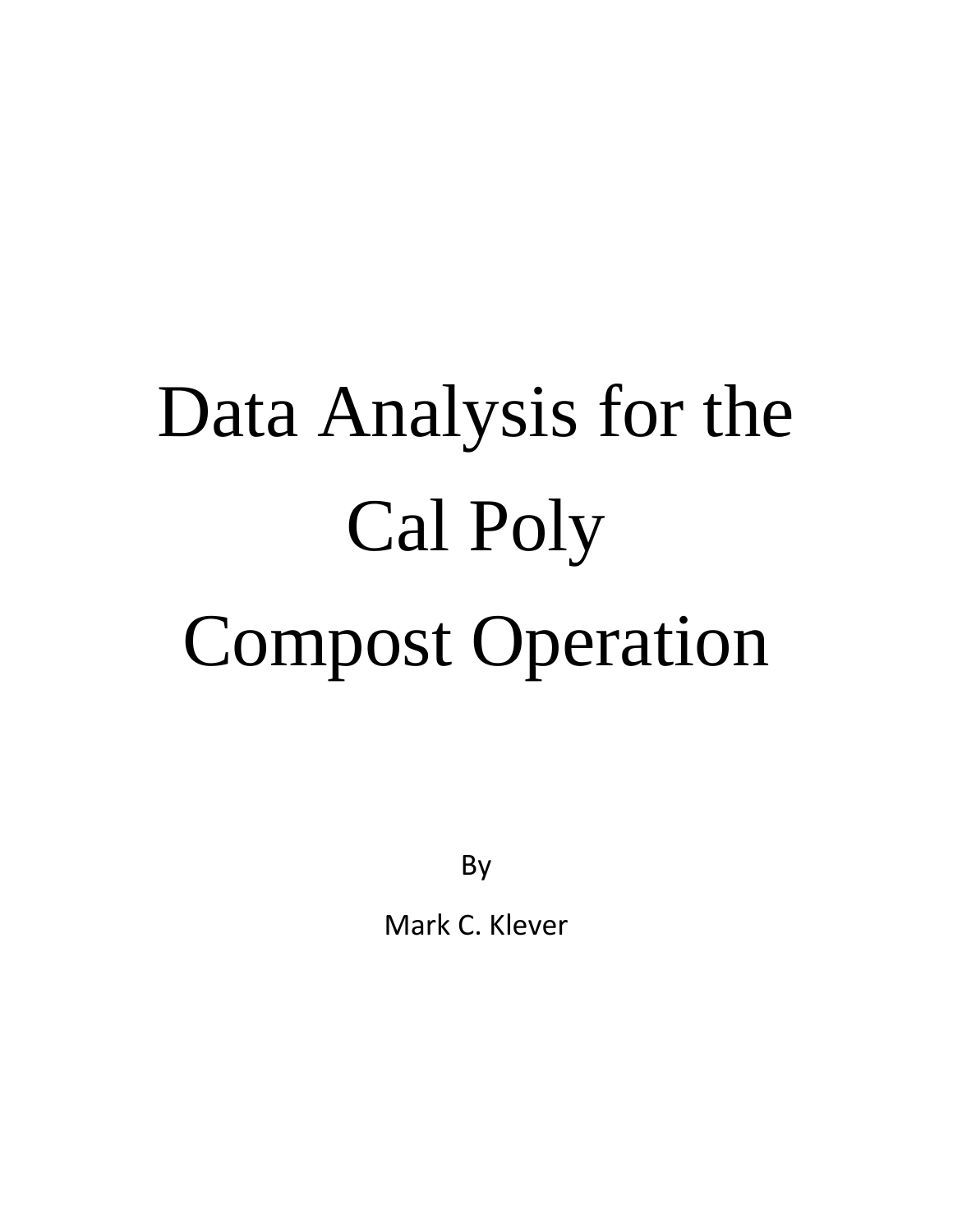The Cal Poly Compost Operation has been in existence for over fifteen years. Cal Poly Compost has been an excellent means to turn animal waste and feed residual from the livestock animals on campus into a marketable, renewable and sustainable commodity. The campus as a whole as well as the community has benefitted from this endeavor. Over time this operation has been very successful but has also seen the occurrence of many changes in the management of the operation.

In the fall of 2008 a major renovation of all standard operating procedures (SOP's) was put into place. The fear of the potential of possible health risk or pathogens existing in the finished product led to the major change. New administrators saw the potential and decided to adopt new best management practices for the operation. The new best management practices were compiled from a team of individuals from the Cal Poly Farm Operations Department as well as direct consultation of the Harris Ranch Company. The new Cal Poly Compost Operation was closely modeled to how the Harris Ranch Company operates the manure handling facility.

Harris Ranch has a very detailed and organized method to record information and data for over 60,000 tons of manure each year. Their BMP's include how each windrow of manure is made and numbered to how each windrow is temped daily to insure proper pathogen reduction. Employees of Harris take four temperatures and average those temps for every windrow for at least fifteen consecutive days. The Cal Poly Operation has room on site to compost about nine windrows at a time. The task of taking daily temperatures of those windrows results in a possibility of thirty-six temps a day. In a short amount of time, large volumes of information is gathered even in a small operation like Poly's.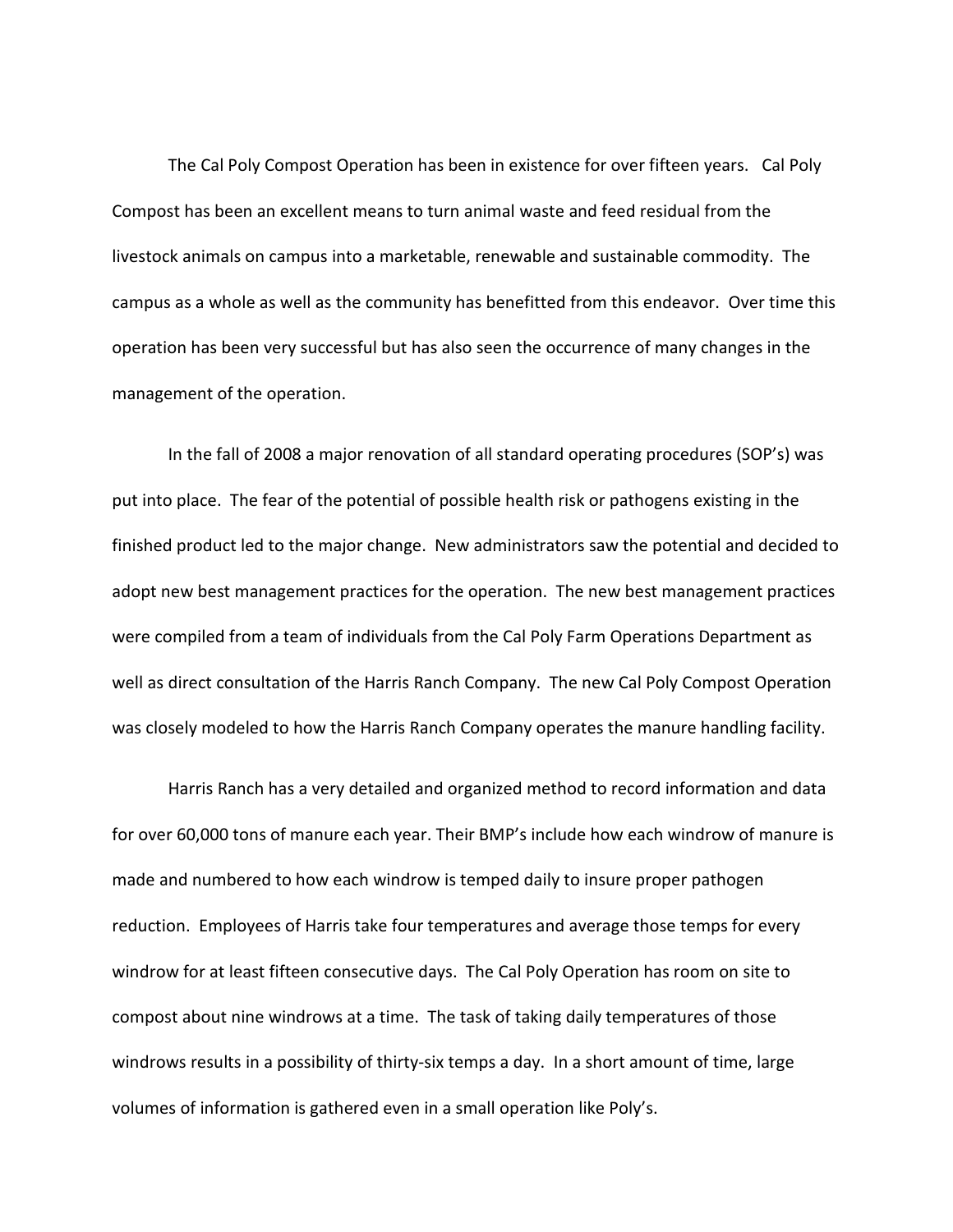I personally have gathered and have tried to analyze the hand entered data. Not only does the daily temperature taking process take time but also does analyzing and recording averages for each windrow. Then after a few months of this process, another different method of taking temperatures was adopted to account for certain data discrepancies. Quickly the number of temperatures doubled due to the second method therefore drastically increasing the amount of data that needed analysis. With two methods of taking temperatures, the need for a computer aided program to help store and analyze data arose.

For my AgEd 539 project I decided to build a program in which data can be entered easily but more importantly large volumes of numbers can be charted or graphed to represent usable information for compost management. I built the program to quickly convert four different temperatures to an average which will be representative of a specific windrow of manure to be composted. Daily temperatures are so critical in composting operations because of the way heat is measured due to microbial activity to allow breakdown or decomposition of the organic material as well as reducing potential pathogens.

One goal of the Cal Poly Composting Operation, as well as that of the Harris Company, is to reduce the amount of pathogens in the manure after it has completed it decomposition into compost. To accomplish this goal, daily average temperatures for a specific windrow of manure must maintain a temperature level above 130 degrees Fahrenheit for at least fifteen straight days. This is a standard set by the Harris Company in their operation and has been adopted into the Cal Poly operation to help insure a safe finished product. In order to make good management decisions in this operation it is imperative to be able to quickly evaluate each of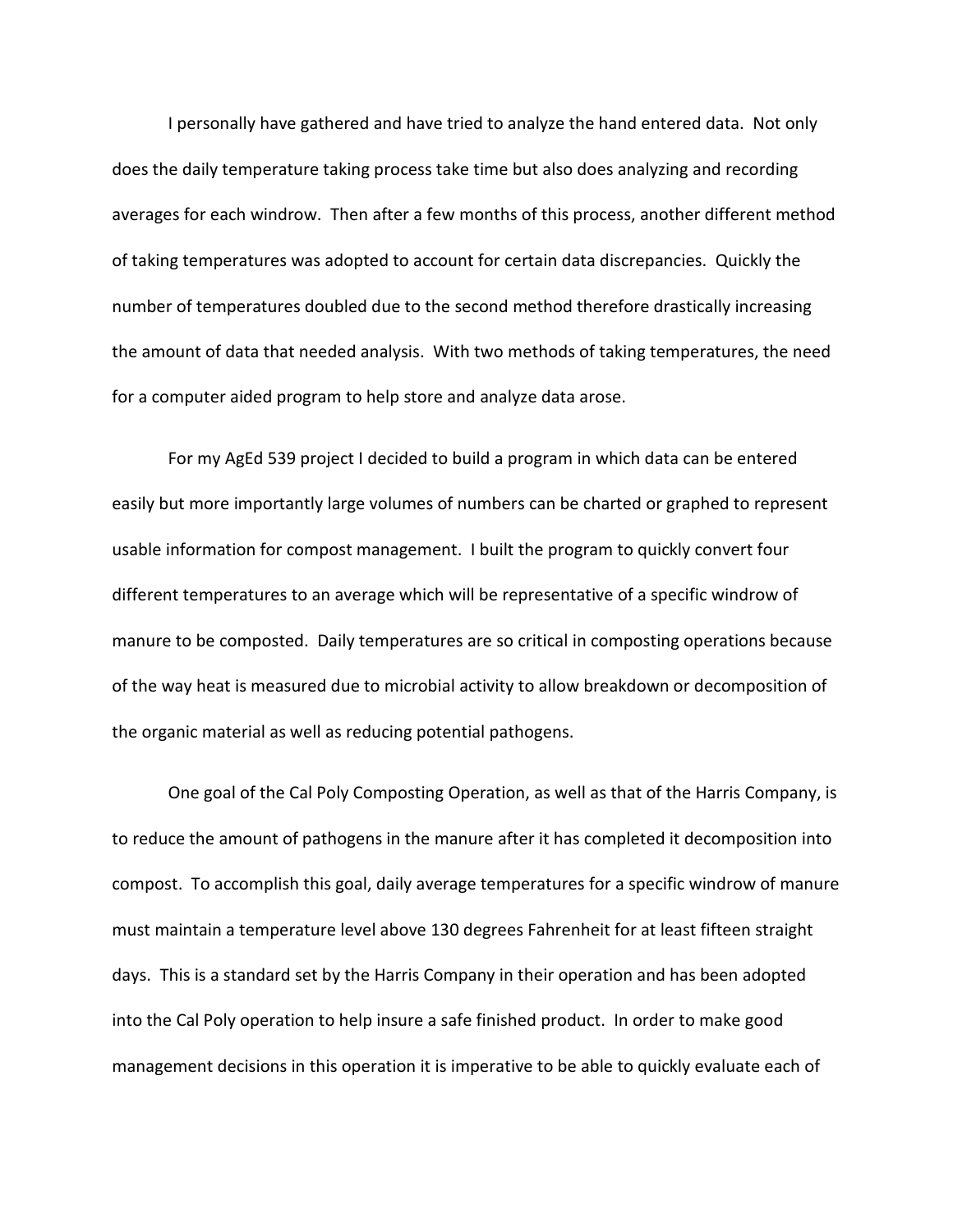the windrows condition. Adding water or turning the windrow can directly affect the internal temperature. With proper data management, implementation of needed changes to help avoid temperatures in the windrow from falling below threshold levels can be anticipated. If mismanagement occurs, the end result could be a potentially unhealthy or unsafe product.

In order for this to be used as a management tool, this program needed to be user friendly and perform necessary functions in which data could easily be assessed. This program is set to automatically put today's date with the entered data. Also with the function, only a maximum of three digits of temperature data can be entered. By building this program this way, many statistical mistakes can be avoided such as putting in the wrong date for specific windrow information. This program can chart any specific figures based on windrow, day, month or year. Visual graphs of any windrow can be brought to the screen with the tough of a button. Although this program is very complicated internally; the simplicity of use makes entering data and preparing reports of the compost operation an easy task. This program will save hours of time as well as make all information readily available so it can be used as a tool for successful management.

In this project I have also included the "Best Management Practices of the Cal Poly Compost Operation". The pages that follow are those practices in which many people added great information to compile a new management approach to the operation.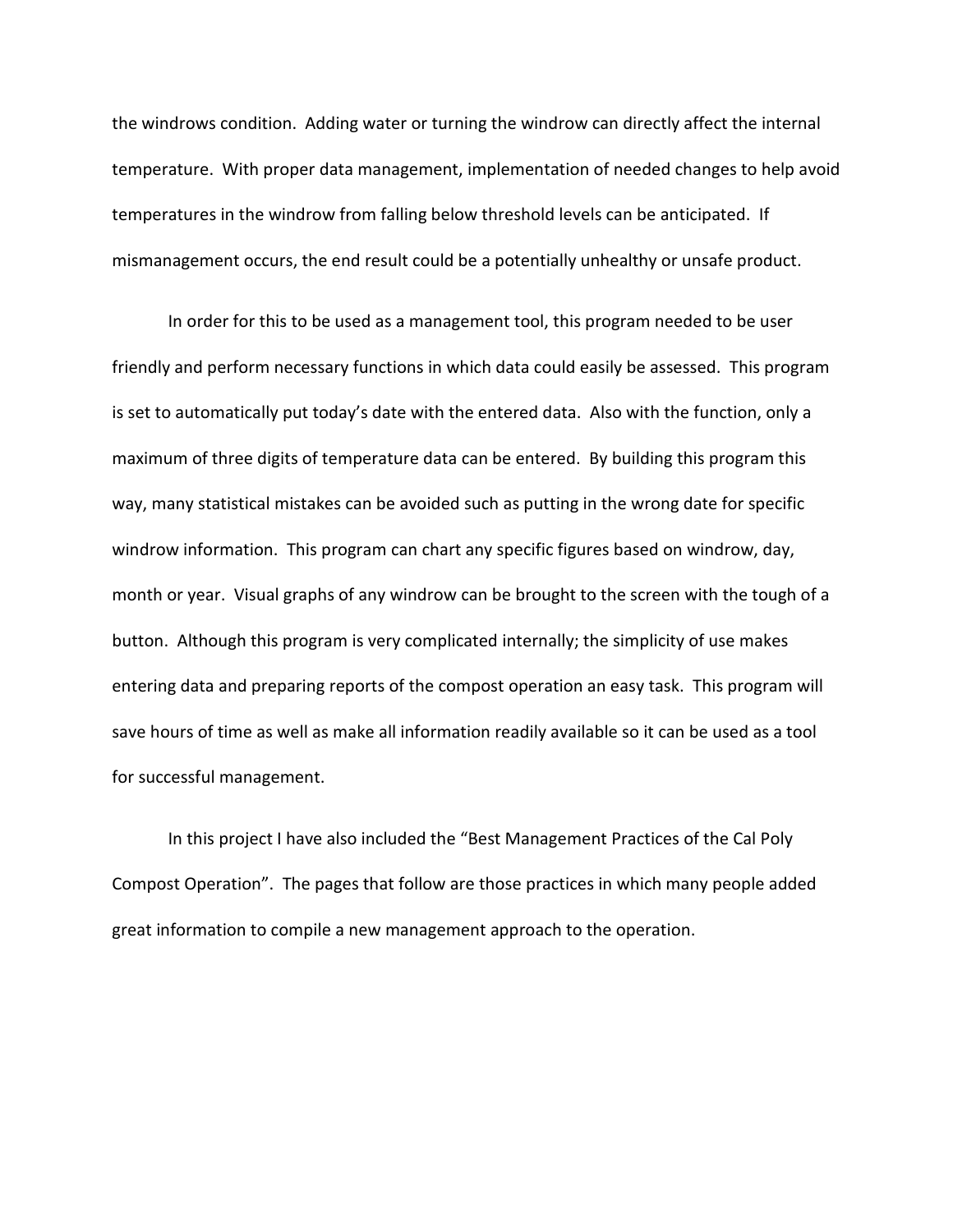## CAL POLY COMPOST OPERATIONS

## Best Management Practices for

Receiving, composting, testing and shipping finished product

Note: "TBD" means "To Be Developed"

- A. Key Principle: "Safety First, Last, and Always"
	- 1. They are issued. Consult immediate supervisor at once if while on site or involved with any related activities, personnel shall at all times adhere to and diligently follow safety practices, and require the same of any others involved. These shall include, but not be limited to:
		- a. Personnel Protective Equipment (""PPE"):
			- (1) Eye protection: Always wear approved eye protection: either goggles or suitable eyewear to prevent risk of eye injury or irritation. It is the responsibility of each employee to take care of and keep with them the approved eyewear issued eyewear protection is missing or no longer in acceptable condition.
			- (2) Respiratory protection: Always wear approved dust mask to prevent risk of respiratory injury or irritation. A supply of dust masks will be kept in the Compost Yard Office.
			- (3) Avoid contamination: Always wear latex gloves when potentially coming in contact with compost or to be composted materials (manure, bedding, soiled straw, etc.). Such as, but not limited to when taking windrow temperatures, collecting and/or prepping samples, etc. A supply of various sized gloves will be kept in the Compost Yard Office. Work gloves can be worn over these gloves if desired.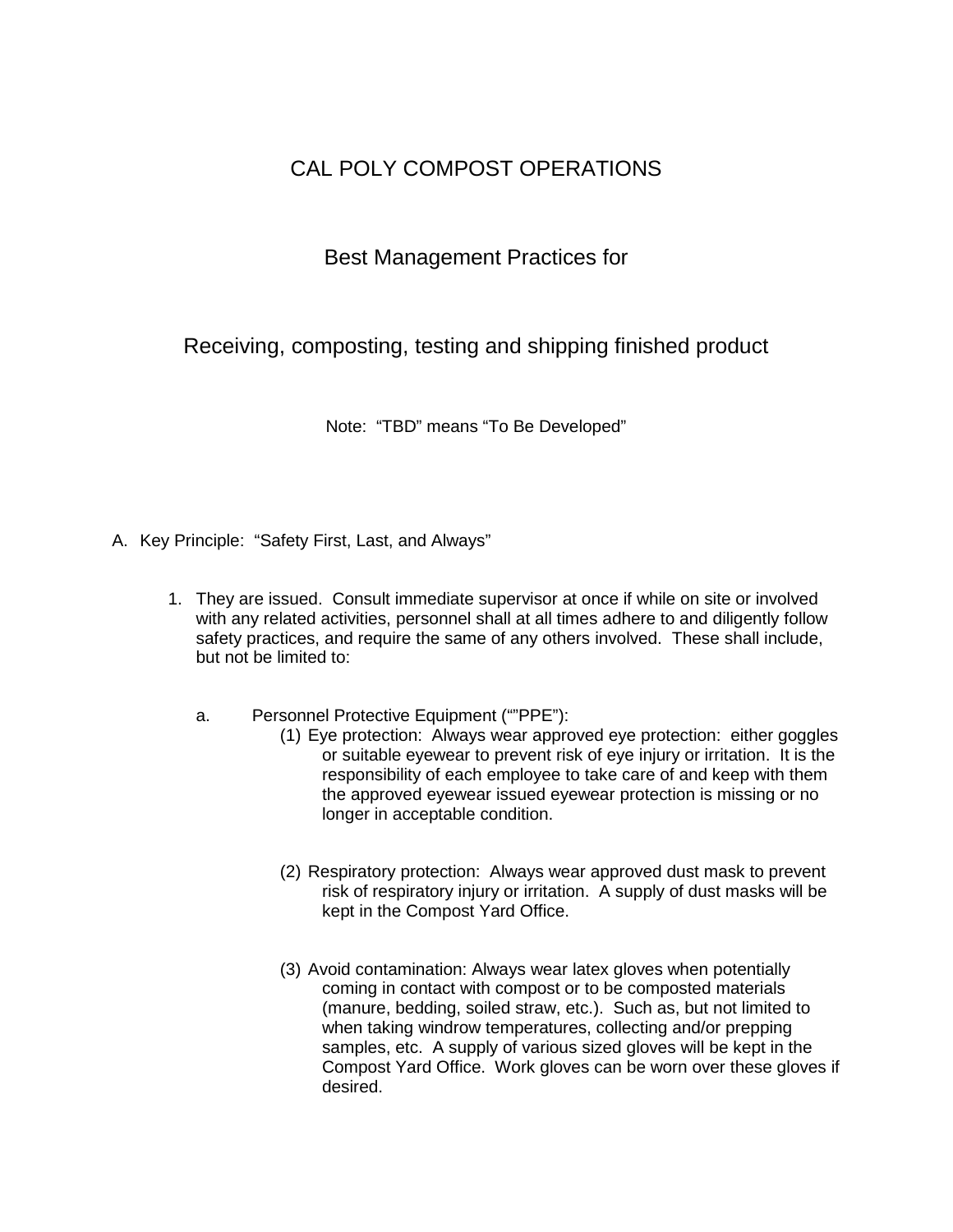- (4) Personal / professional hygiene: Recognize that manure, compost and other raw and finished materials may contain elements that can cause illness if standard safety precautions are not followed. Safe practices such as, but not limited to include: Utilizing the proper PPE as outlined above; washing hands after direct or indirect contact with manure-based products and/or various surfaces that come in contact with the same; before handling any food or beverages, etc. A supply of anti-bacterial hand-wipes will be kept in the Compost Yard Office.
- b. Safe work habits: Such as but not limited to:
	- (1) When lifting objects, lift using proper techniques and never lift more than can be safely and easily lifted.
	- (2) Be sure of footing when walking, stepping up or down, etc.
	- (3) When unsure of how to proceed in a safe manner first seek clarification from immediate supervisor before
- c. Operating and/or working around equipment:
	- (1) Before starting or operating equipment conduct a pre-operation inspection to determine if equipment is safe to operate.
	- (2) Before moving equipment or engaging auxiliary power units make sure the work area is clear of physical and/or personnel that could come in contact with equipment.
	- (3) Follow all safety measures related to operating equipment.
- B. Receiving raw materials for composting
	- 1. Only materials that can be accepted include:
		- a. Animal manures (with or without organic bedding materials) that are free from debris / contamination (twine, trash, etc.).
		- b. Pre-approved animal feed stocks and/or finished products from the Animal Nutrition Center.
	- 2. At this time, no other non-animal manure or non-animal feed-based ingredients or finished products will be accepted. Specifically no "green" waste (lawn clippings, vegetation materials, etc.) and no food waste.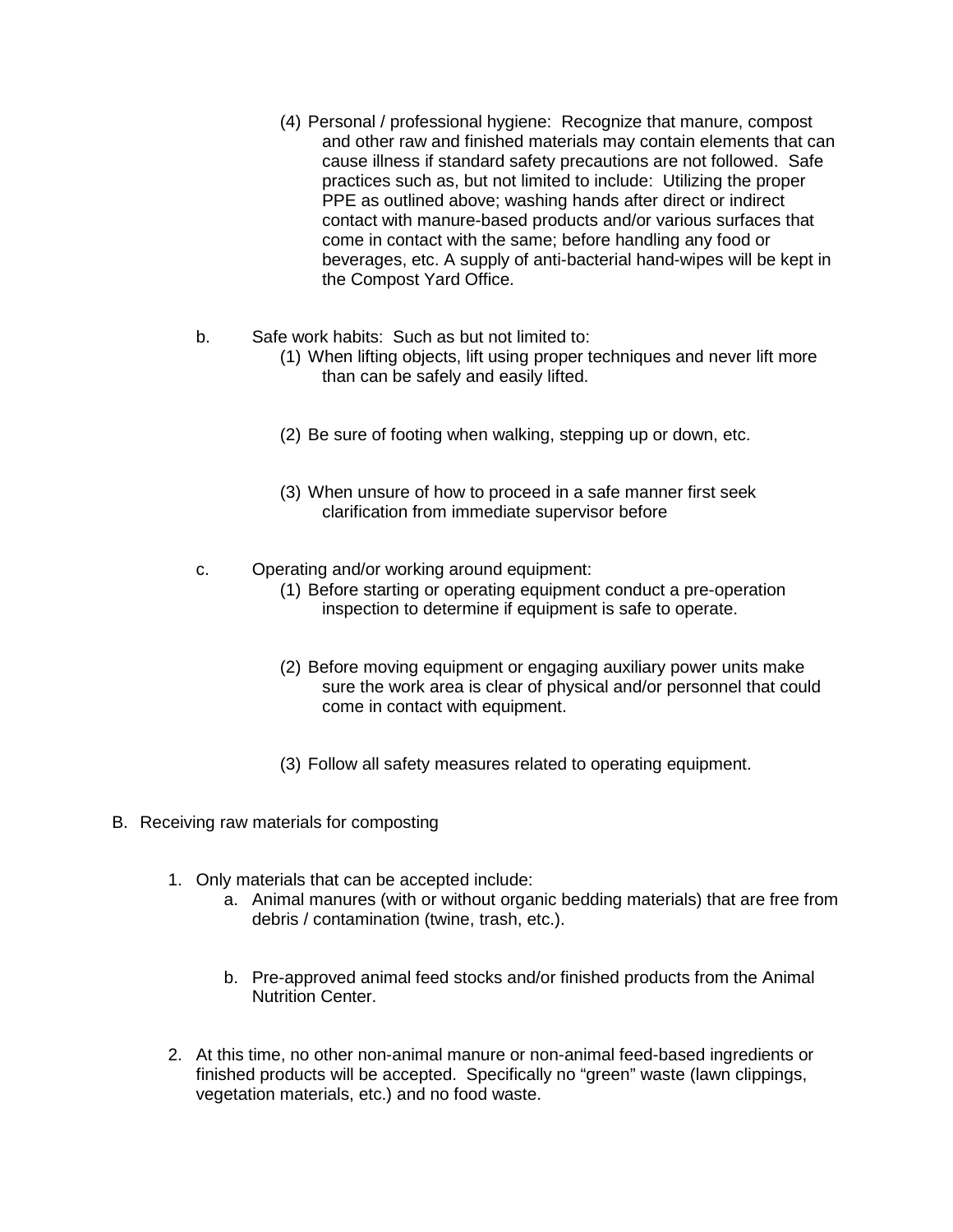- 3. A receipt ticket for each delivery of manure shall be completed, entered into a database, and the receipt ticket filed. The receipt ticket (TBD) will contain specific information (origin, weight / volume, condition, date, time, driver, special remarks, etc.). Until this feature is operational, data will continue to be kept by is
- 4. Manure by each animal type (equine, beef, dairy, poultry, etc.) will be temporarily and separately stockpiled in the designated area, which will be near the area for the next windrow to be constructed.
- C. Windrow Construction
	- 1. The overall objective is a windrow that is as reasonably as possible uniformly blended with the types of animal manures temporarily stockpiled. This minimizes the risk of section(s) of the windrow containing a disproportionate concentration of particular animal manure. In other words – avoid having "slugs" of specific animal manure in a section of the windrow's length.
	- 2. The form "Compost Yard Daily Activity Summary" (Attachment "A") is to be completed daily to provide a detailed summary of all activities and conditions for each windrow. Once a windrow has been constructed, such information will be recorded on the Daily Summary as well as all other subsequent activities and information specific to that windrow, and conclude when the windrow has been delivered to the end-user.
	- 3. A file (TBD) for each windrow will contain data and information specific to that particular windrow. This shall include, but not be limited to: date when windrow established, types and approx. percentages of the manures that went into the windrow, all pertinent data from the daily summary sheets, as well as test results, shipping information (including tag numbers if hauled by commercial truck), the enduser(s), related transaction documents (order form, invoice, copy of payment, etc.). This file shall be closed then safely stored once all items and issues to the specific windrow are resolved and completed.
	- 4. Windrows will be constructed on the pre-established and marked rows (row marker sign at each end of site per Harris Ranch). In order to start a straight windrow, stretch a string from the windrow number marker post on each end, then apply a chalk line over the string, remove the string. See Attachment "B" for site lay-out regarding windrow numbering and placement.
	- 5. Constructing the windrow: generally the intention is to construct the windrow with horizontal layers of specific manure types running lengthwise. For example the first layer (directly on the pad's surface) would ideally be manure and bedding from the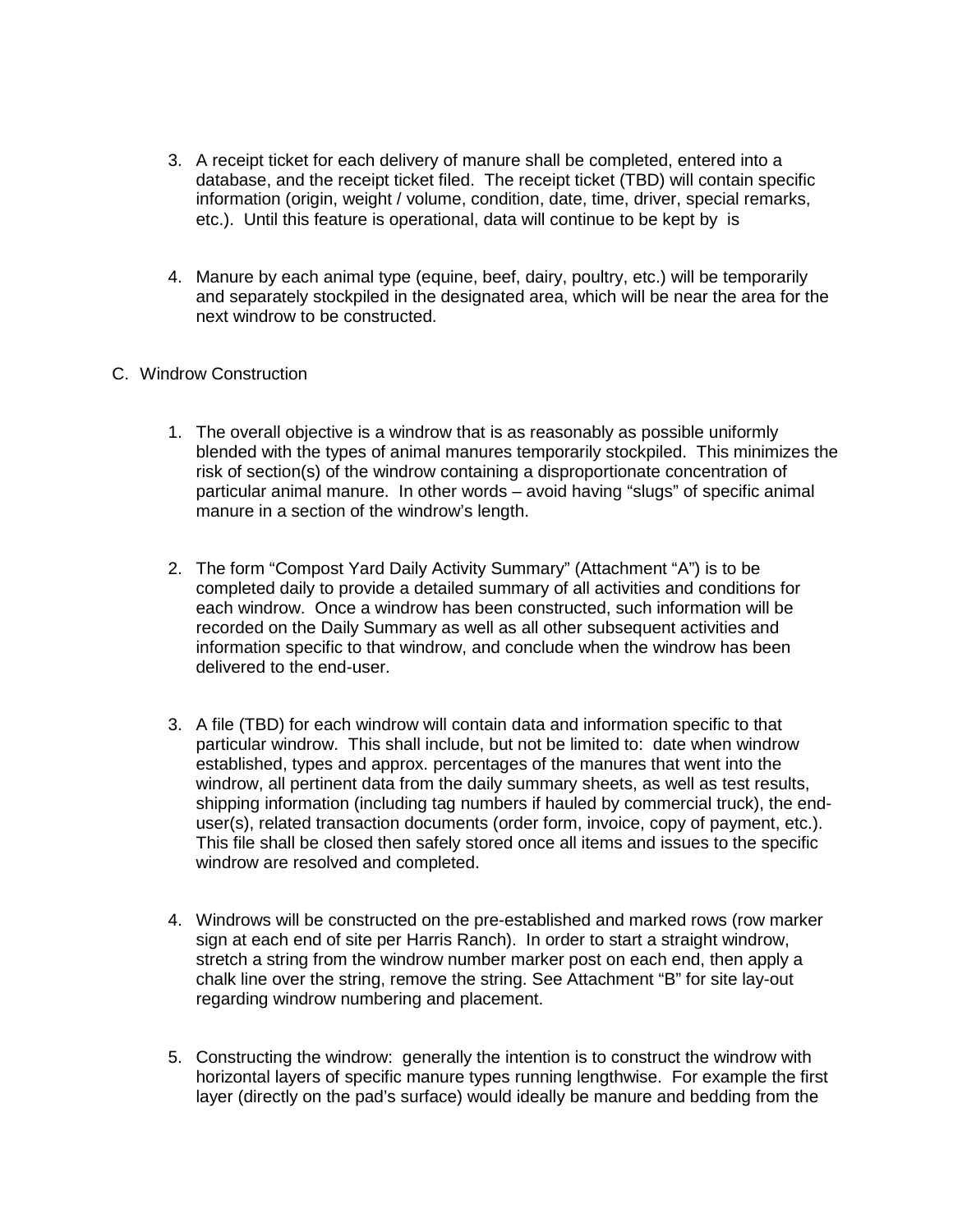equine center, then the next layer is another animal manure type, followed by another, etc.

However, an acceptable optional method is to pre-mix the various manures and in the process, create a comingled stockpile of what ideally would be a uniform mixture of the various manures.

- 6. The windrow is constructed with a front-end loader as follows:
	- a. Get a reasonably sized scoop from the appropriate animal manure stockpile keep in mind multiple scoops (at least one for each manure type) will be dumped in same windrow position. Getting too large of a scoop could cause too large (width and height-wise) of a windrow to be constructed, whereas under-sized scoops could result in a less than ideal-sized windrow.
	- b. NOTE: Using the optional "pre-mixing" method described above, all scoops from the mixed stockpile should be a homogenous blend therefore the horizontal "layering" method described in this section is not relative to the optional method; however, caution must be used regardless of method so as not to make too big of a windrow.
	- c. Start first at the approved end of the to-be-built windrow then place the loader bucket's cutting edge parallel to the chalk line.
	- d. Properly position the loader's bucket over the chalk line so when the manure is dumped it falls centered as much as possible over the chalk line / center-line of windrow.
	- e. Obtain another scoop of the same manure type, and position the loader as described above, except move over one bucket width in the direction the windrow is being constructed, then dump the manure.
	- f. When the  $1<sup>st</sup>$  horizontal "course" of a specific manure type has been placed, repeat with the subsequent courses – ideally each course a different type of manure.
	- g. Be careful not to construct a windrow too high which also results in it being too wide at the base that will challenge the windrow turner's ability to uniformly mix the entire windrow's cross section.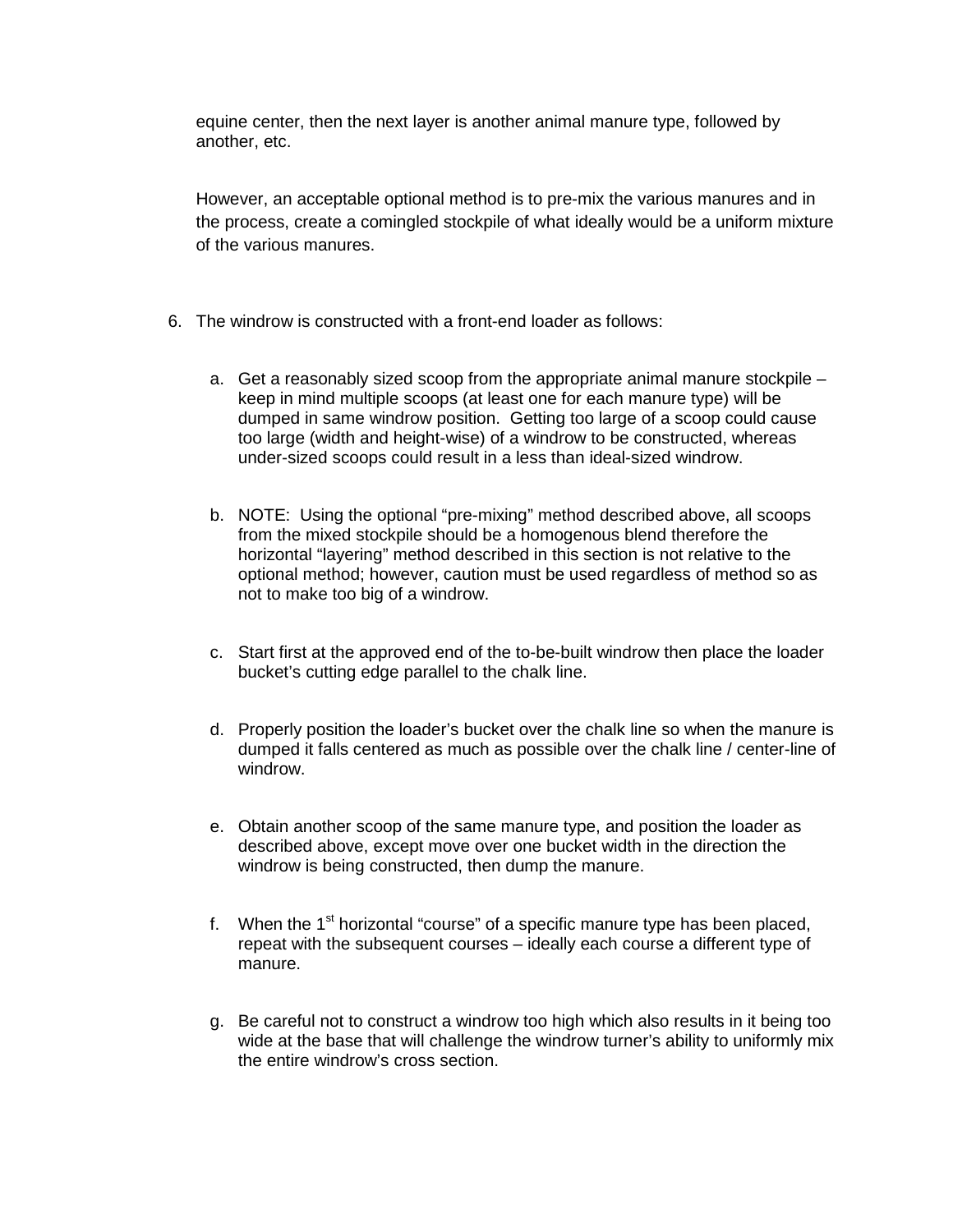- h. Use water truck to strategically apply water to the completed windrow (and not on the site's surface). As necessary, water can also be applied as the windrow is being constructed, being careful not to create a muddy mess.
- i. Turn the windrow once it is completed to mix the horizontal layers or "courses" of manure types. Water can be added via the compost turner during the turning process.
- j. Once the windrow has been constructed and turned for the first time, the windrow construction phase is now completed and the "Pre- Pathogen Reduction Period" (PRP)" phase begins.
- 7. Constructing the  $2^{nd}$  and subsequent windrows. Use the same steps outlined previously, noting the 2<sup>nd</sup> and subsequent windrows will have an 8' wide separation (clear space) between the base edges of neighboring windrows. This will allow the front-end loader to drive between the windrows, scooping up any excess material following the windrow turning operations and strategically place (in low spots, etc.) on the same windrow or other windrow(s) in the SAME phase of the material recovered.
- D. The "Pre-Pathogen Reduction Period" (PRP) phase (immediate follows the "Windrow Construction" phase):
	- 1. Taking windrow temperature readings occurs daily, with the first reading taking place on the first day after the windrow is turned for the first time.
	- 2. Turn the windrow frequently, especially during the first week ideally each day or at least every other day; as site surface conditions allow. Add water as necessary.
	- 3. Each (work?) day take and record windrow temperatures (form TBD). Windrow temperatures should begin to climb as a result of the composting process underway. Maintaining acceptable moisture throughout the windrow enhances and expedites the composting process. The correct amount of moisture will be a "learned" assessment with on-site experience and guidance from experienced operators.
	- 4. Monitor windrow's composting progress for indicators of when to initiate the "Pathogen Reduction Period" ("PRP") phase. The primary indicator is a sustained windrow temperature above 130 F, which can happen as quickly as the first week, but may require up to 2 weeks. Recall ideally the windrow is being turned daily.
	- 5. After approx. one to two weeks of sustained windrow temperatures above 130 F the windrow can transition to the PRP phase.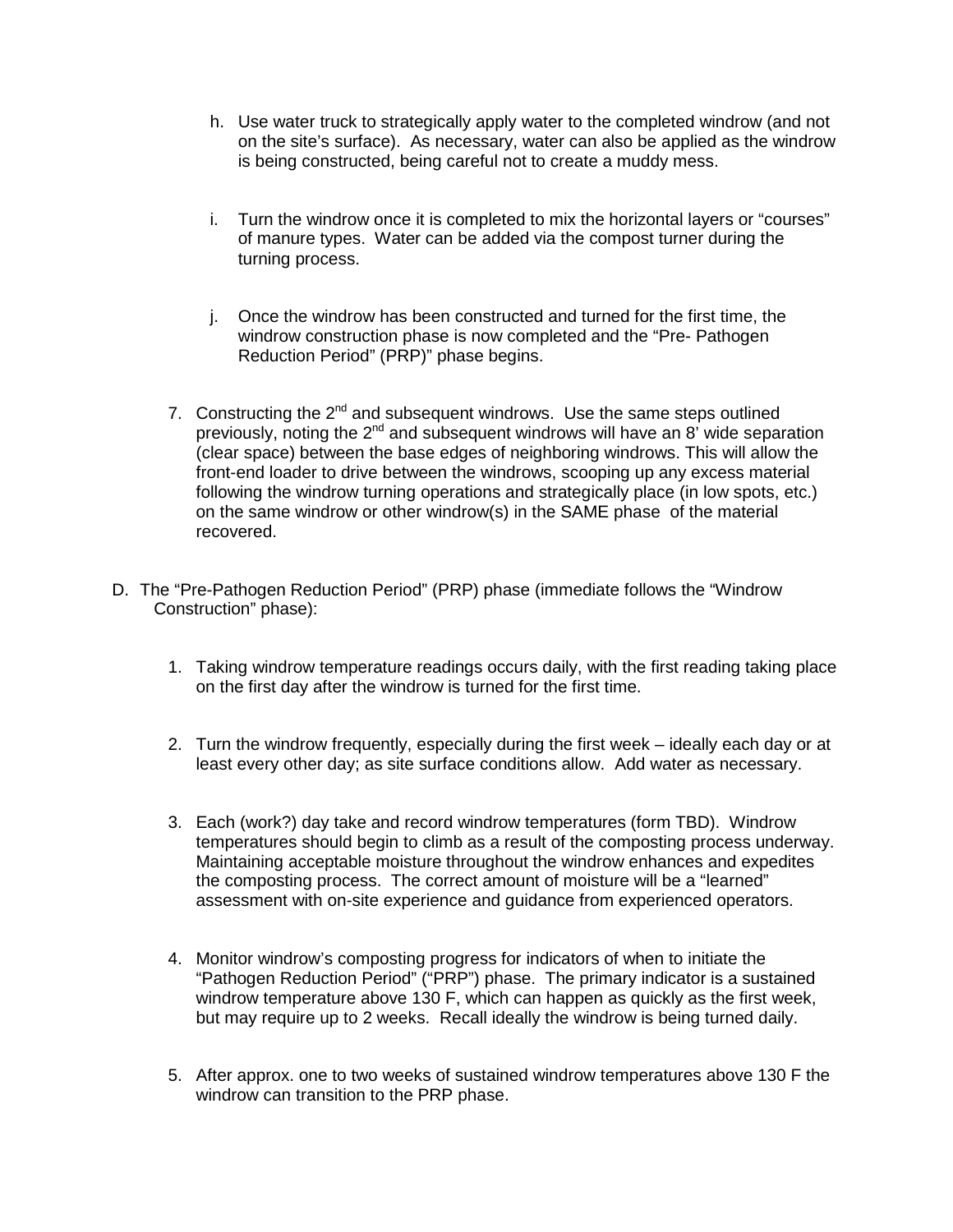- E. The "Pathogen Reduction Period" (PRP) Phase
	- 1. Key elements of the PRP phase include a 15 consecutive day duration, daily temperature collection, windrow temperatures cannot fall below 131 degrees F, and windrow must be turned a minimum of 5 times.
	- 2. Since turning the windrow often results in a temporary decrease in windrow temperature, the pile should not be turned until the windrow temperature is at least 140 – 145 degrees F.
	- 3. Water should be applied as necessary to maintain the composting process (which helps generate heat as a by-product).
	- 4. Multiple windrows can go through the PRP Phase at the same time if they are ready. The same criteria for one windrow should apply to all windrows during the PRP phase and each windrow shall be treated and documented individually.
	- 5. If the first PRP phase is not successful, it must be started over. Use the same criteria noted previously for when to initiate the PRP phase.
	- 6. If all the criteria for the windrow's PRP phase have been met, then the windrow's classification changes to the Post-Pathogen Reduction Period phase.
- F. The Post-Pathogen Reduction Period Phase
	- 1. Key elements of this phase include sample collection, making a composite, having it tested, and evaluating the results. If results are acceptable, the finished product can be shipped or kept longer to further break down any straw. If the results are unacceptable, then corrective action(s) are discussed and implemented, then the retest can commence. While awaiting test results the windrow(s) will still be turned (weekly), temperatures checked (weekly) and water added as necessary.
	- 2. With an "Acceptable" PRP test completed, multiple samples are collected and noted from each "acceptable" windrow as soon as the windrow(s) enters this phase. Each sample's approx. collection location must be noted in the windrow's journal.
	- 3. The multiple samples from the specific windrow are thoroughly mixed and a composite sample is extracted. Sampling and compositing procedures TBD.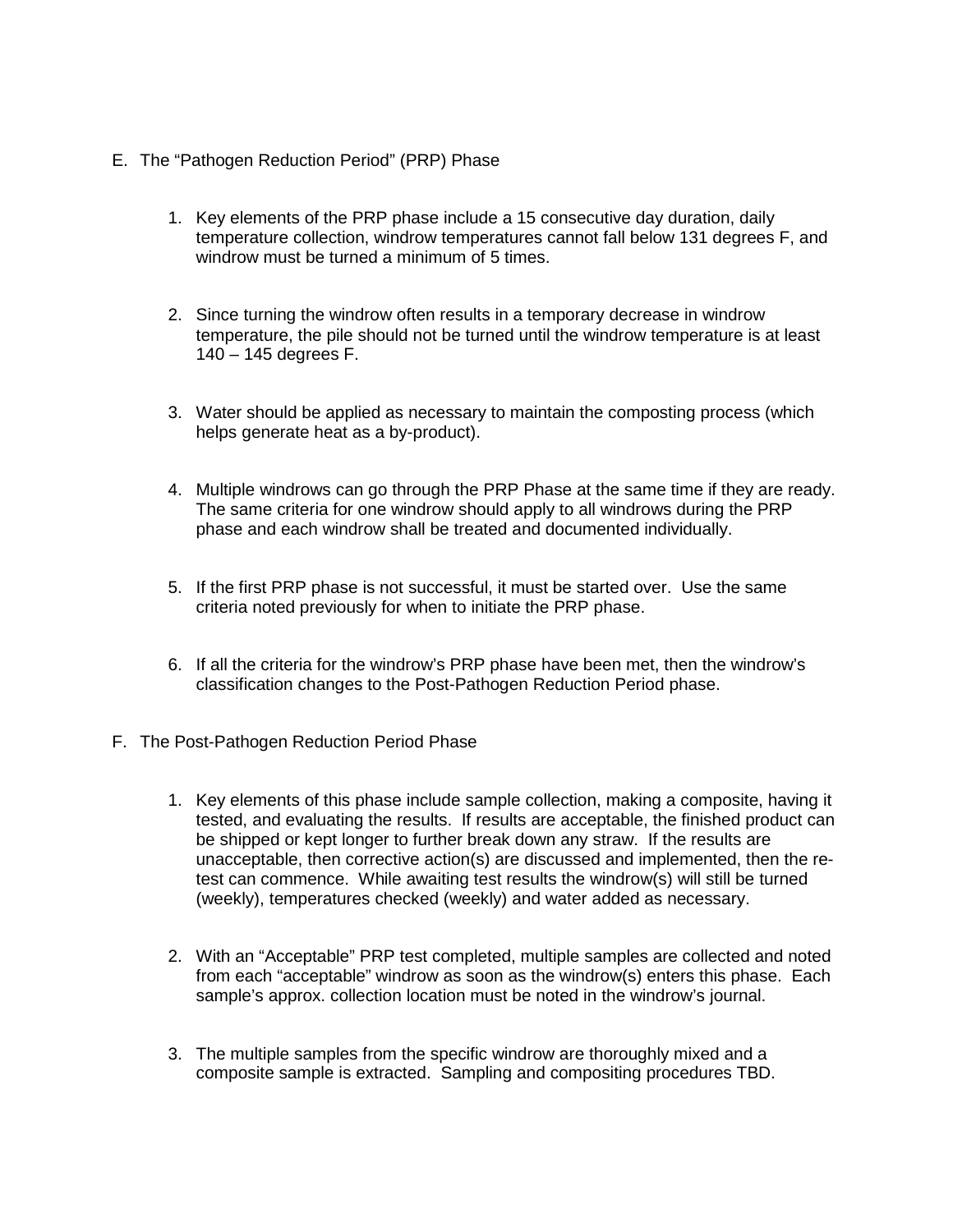- 4. If there are multiple "acceptable" windrows entering this phase at or very near the same time, each windrow can have its own composite sample or a multi-windrow composite sample can be derived by combining ALL collected samples; provided there is an equal quantity and volume of samples from each windrow sampled so as not to skew or "weight" the composite sample by a particular windrow.
- 5. Each composite sample shall be labeled on both sides of the 1-gallon zip-lock baggie with the windrow number, date, "Cal Poly", the assigned next available sample number to that specific sample (a numbered and descriptive "Sample Test Log" (TBD) is maintained for all samples being tested),
- 6. Arrangements are made with A & L Western Labs in Modesto to receive and run on the sample(s) a "STA Panel" test, a "Chain of Custody" form is initiated by Cal Poly (be sure to record the sample number and other pertinent information on the form), the composite sample(s) is sent to A & L via UPS ground service (arrives next business day). Contact A & L to confirm receipt of sample(s).
- 7. While awaiting the test results, turn the windrow(s) in this phase weekly, same for temperature readings. Add water as necessary. **See "Note" immediately following**:
- 8. **NOTE:** The windrow turner must be thoroughly washed and be free of all loose composting material **BEFORE** it can begin turning windrow(s) in the "Post-PRP" phase. This is done to minimize / avoid the risk of contaminating the Post-PRP" windrows with undesirable pathogens, salmonella, ecoli, etc. that could be present in windrows in the "Pre-PRP" and "PRP" phases.
- 9. Upon receipt of the test results, review and evaluate them to determine if the windrow(s) represented by the composite sample(s) are acceptable or not. Consult A & L Labs with any questions or concerns.
- 10. Compost manager advises his / her manager of the test results outcome (pass / fail). If the samples pass the tests, then the "Shipping" phase can commence. However, if the sample(s) is unacceptable (fail), then a course of action is agreed upon (i.e. collect another batch of samples and test, return windrow to PRP phase, etc.

## G. Shipping

- 1. Orders for compost will be filled in the order they were received unless directed otherwise by senior manager.
- 2. The compost sales person will need to be advised in advance of approx. how much finished compost is expected to be available and when, and confirm the dates and hours it can be picked up F.O.B. the Compost Yard.